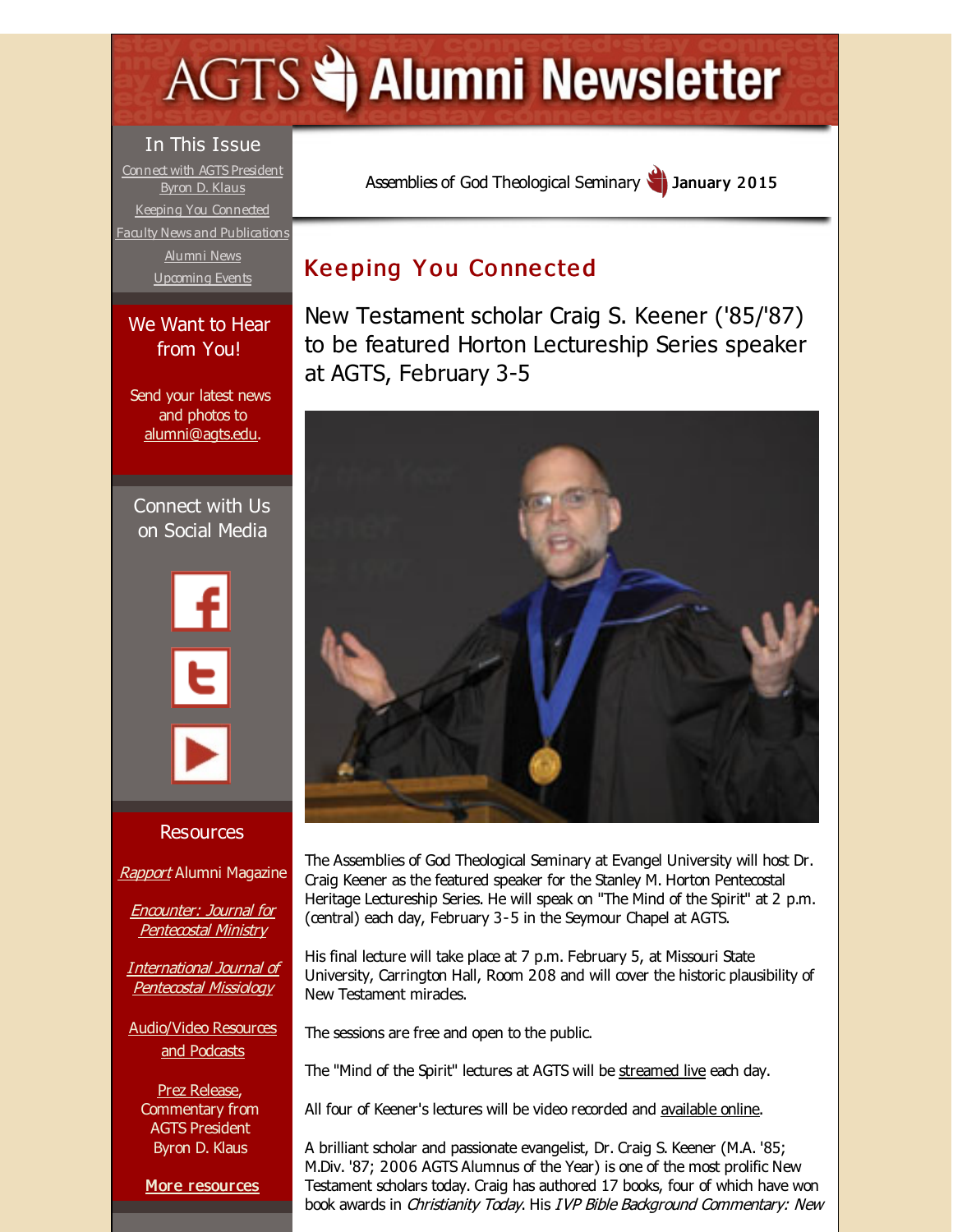#### Contact Us

Dorothea J. Lotter Director of Institutional & Alumni Relations [dlotter@agts.edu](mailto:dlotter@agts.edu) (417) 268-1022

Deborah Fegler Development & Alumni **Coordinator** [dfegler@agts.edu](mailto:dfegler@agts.edu) (417) 268-1012

Jennifer S. Hall Promotions Coordinator [jhall@agts.edu](mailto:jhall@agts.edu) (417) 268-1024

[alumni@agts.edu](mailto:alumni@agts.edu) [www.agts.edu/alumni](http://r20.rs6.net/tn.jsp?f=001zazWM7RQlFbV10nQLsq7MOLGoLQ08WWsWNKaQxTaWP9rsExe4C2yGvAmvDfb9In8zEAGDIg6xiqWVSeEJmAHxxeczKV_RBEVD51fUyhs3-yogco3yulYzD-l-OZs5rnS3AcJm6N3-7c1uHFz5VAacEUEGJgA3z9QS4aCdKUzBGE-thhR97--IQ==&c=&ch=)

## Invest in Student **Scholarships**

- Donate to the Pentecostal Leaders Fund for AGTS student scholarships:
- \* [Online](http://r20.rs6.net/tn.jsp?f=001zazWM7RQlFbV10nQLsq7MOLGoLQ08WWsWNKaQxTaWP9rsExe4C2yGrBTZOMyGX1d8MaUyYeuyNhMuToM-PqF2gpMHKCWiQLNj5gD11T03GJg2Ch3XPb1RCQpjqaHCgmUEJ2MJjqK27myDdkCbAtxuJGHtq8otasbC8XGZNKVmM2Q94yjs13HLolXJk0SxyFpfVrBaqBEwYNIt67MGUd7Hw==&c=&ch=)
- \* 417-268-1012
- [development@agts.edu](mailto:development@agts.edu)



Testament (1993), now in its 2nd revised edition (2014), has sold more than half a million copies (induding editions in several languages, induding more than 50,000 copies in Korean). Dr. Keener is chair of biblical studies and professor of New Testament at Asbury [Theological](http://r20.rs6.net/tn.jsp?f=001zazWM7RQlFbV10nQLsq7MOLGoLQ08WWsWNKaQxTaWP9rsExe4C2yGuNIuM5MQrWQ5pMIIwGqG520TJI-GXXbLMulIojoGRlbRfQJS5oS8Pg_oGijzSxg72I0ng8CkHAv1prl20L0IBOeNT3vKP5KOXd-QptkgyH2j8oGc7n4BCwiJKIld3cFYRCuN5k8CVs5wlT2rzUgzgjyhhdPW-hPeQ==&c=&ch=) Seminary. Read more about him.

## Alumni Prayerthon



On February 9-10, AGTS students, faculty and staff will be calling alumni to pray for you. Please note there will be no fundraising involved--our sole purpose in calling is to pray for and encourage you.

## Connect with AGTS President Byron D. Klaus

Read the latest Prez Release: "G.K. Chesterton, T.D. Jakes and New Year's [Resolutions"](http://r20.rs6.net/tn.jsp?f=001zazWM7RQlFbV10nQLsq7MOLGoLQ08WWsWNKaQxTaWP9rsExe4C2yGuNIuM5MQrWQJu4gsJrlny1PvJ0UDTrxgh8_eNGTQl_kIv4l9hhEVDYOhJ1pMRD9nU8CzrT7yKTErUnvTStQo5FLkJtTQ-NkkKk1MAMA4DpLNYrmfUA33q0=&c=&ch=)

The other day I read a blog of a fellow seminary president that seriously critiqued my somewhat cynical thinking. He referred to a portion of G. K. Chesterton's book entitled, Heretics. Chesterton notes that "vigorous organisms talk not about their processes, but about their aims." In other words, the best proof of a vital person or organization is their talk about a journey toward a destination that seems beyond the current realm of possibility. Timidity fails to accomplish much. It is so easy to get stuck in our own self-regard and self-interests that fail to take us beyond the mundane drudgery of the moment. All of us need to acknowledge and activate the deep human need to belong to something



that matters and reaches beyond our current existence. [Read](http://r20.rs6.net/tn.jsp?f=001zazWM7RQlFbV10nQLsq7MOLGoLQ08WWsWNKaQxTaWP9rsExe4C2yGuNIuM5MQrWQJu4gsJrlny1PvJ0UDTrxgh8_eNGTQl_kIv4l9hhEVDYOhJ1pMRD9nU8CzrT7yKTErUnvTStQo5FLkJtTQ-NkkKk1MAMA4DpLNYrmfUA33q0=&c=&ch=) the rest.

## **AGTS News**

Evangel University and AGTS offer a fast track from the freshman year in college to the Master of Divinity degree in just 5 years!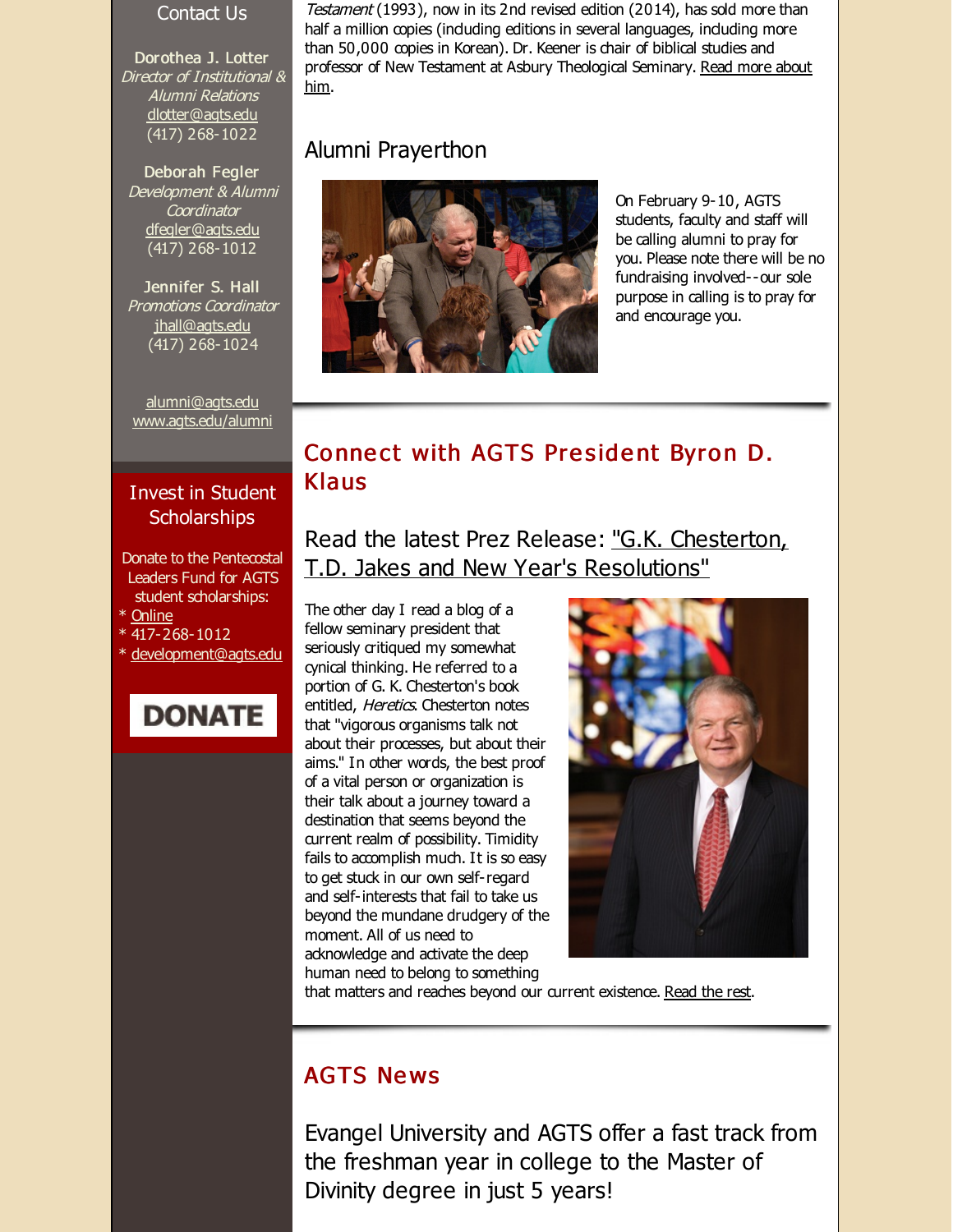

High-achieving students pursuing a career in the ministry have an opportunity to shave two years from their studies through [Evangel's](http://r20.rs6.net/tn.jsp?f=001zazWM7RQlFbV10nQLsq7MOLGoLQ08WWsWNKaQxTaWP9rsExe4C2yGuNIuM5MQrWQTRnhNsIUaJJKHEVXmY9-XePherqUMzftlGtaxTyn3EahfeUHTgyJrP5FGUWVA1uK_cA3Iex_agA1bbLg6HhrSWPufBU3Z44cUBSav46WkH4XhSeHEmYAMMjylycL5qG426GS6V0dustjplZjZCg001fGwlm8GU2u&c=&ch=) new 5-year A.A. to Master of Divinity (M.Div.) honors program.

A Master of Divinity is the standard professional degree pursued by pastors today, and students who complete the program will benefit from beginning their full-time pastoral ministry two years sooner than they could have in the traditional 4-year B.A. and 3-year M.Div. track. Learn [more.](http://r20.rs6.net/tn.jsp?f=001zazWM7RQlFbV10nQLsq7MOLGoLQ08WWsWNKaQxTaWP9rsExe4C2yGuNIuM5MQrWQTRnhNsIUaJJKHEVXmY9-XePherqUMzftlGtaxTyn3EahfeUHTgyJrP5FGUWVA1uK_cA3Iex_agA1bbLg6HhrSWPufBU3Z44cUBSav46WkH4XhSeHEmYAMMjylycL5qG426GS6V0dustjplZjZCg001fGwlm8GU2u&c=&ch=)

Discover all that God has for you by discovering the areas where you are the strongest



Looking for a tool that can effectively help you measure your New Year's resolution to follow Jesus more faithfully? Check out the [pioneering](http://r20.rs6.net/tn.jsp?f=001zazWM7RQlFbV10nQLsq7MOLGoLQ08WWsWNKaQxTaWP9rsExe4C2yGqR5MOo63lUBgYppaJo3zvk9p1dNIck0oZi1TtGRPpdsS_TTgof3mIpjQW4w7NmFBqxYsRjuSkNBipqslUCfKo2W3KzDJJpRLKzqAeojnKwTUnqGmJPlbtKw9vFmoJqywA==&c=&ch=) work of AGTS faculty.

Take your ministry further: The Master of Pastoral Leadership.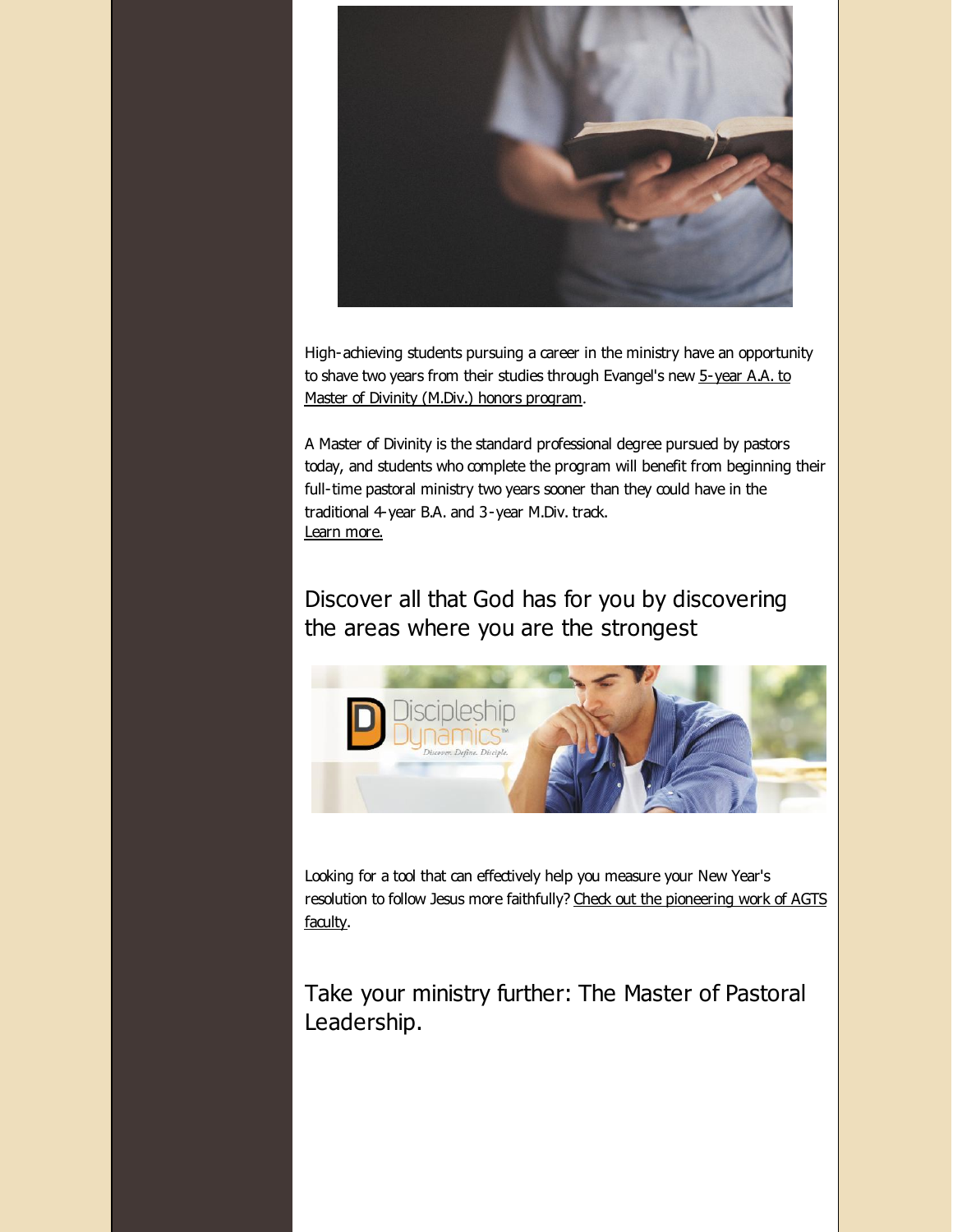

An in-service hybrid degree for busy pastors that allows you to finish a master's degree in two years\* without having to relocate. [Learn](http://r20.rs6.net/tn.jsp?f=001zazWM7RQlFbV10nQLsq7MOLGoLQ08WWsWNKaQxTaWP9rsExe4C2yGuNIuM5MQrWQJ2JcMyCrRYOwjJk8yY_MQGsvyzV_MPoysfq5awsoSms18OKOQsIb9IG5Q6gVlkXfCvfn9JtcCoXesvWmwnlmLABz8KAJE3l_zfC74QZToW29wY60LAI18y-HsZ0eXGkoxNGclTSnEHHK-okep_sBuQ==&c=&ch=) more.

\*A combination of appropriate undergraduate credits and the student's prior preaching and teaching ministry will allow participants to complete the degree in two years (36 credits). Without this advanced standing, the program requires 48 credits.



## Refer a student

Do you know someone interested in attending AGTS? Use this [online](http://r20.rs6.net/tn.jsp?f=001zazWM7RQlFbV10nQLsq7MOLGoLQ08WWsWNKaQxTaWP9rsExe4C2yGrw9iTa0encUOAwHj0cy-UZHcOe2IPr_rJzcuSVIjbi2pSiK6psSpMjzPzUZK11XrGY3WZZ2V18wHHk7gf0dmvWzBIppn569J7ATk_I80sGX1z1lZIXv0Puz7wRq0Bte9jQ3df2VXCPq&c=&ch=) form or connect with Dr. Mario Guerreiro, AGTS director of [Enrollment](http://r20.rs6.net/tn.jsp?f=001zazWM7RQlFbV10nQLsq7MOLGoLQ08WWsWNKaQxTaWP9rsExe4C2yGrw9iTa0encUWtXLghd-h3YXkxHv_VbuuMAIPcmLjJhtcr66QKEi-pnDPJSPHwndStN_EIwABefvFEwqrhRYXeJulPPYrM0Au5cPGNz4oJfrdbjJYMaYP-osiEnH7rP4VvzhJje_r7NprclIwcxC84s=&c=&ch=) Management.

# Faculty News and Publications

#### [Deborah](http://r20.rs6.net/tn.jsp?f=001zazWM7RQlFbV10nQLsq7MOLGoLQ08WWsWNKaQxTaWP9rsExe4C2yGpdSiHISd_Cka-at6o-AL4XHzb6mRx49_hv39OzAHuxABMXjKXds4kOU-NuTGIQg6N3sN4A5WpSbGp4P3aj-35kGg6NAvODwFddZ8wgvOYWStlmgv3zvF1oiSY-in3gxFGEhI82ZlvkM&c=&ch=) Gill ('78/'79)

• February: Conducting research on her sabbatical project, "Spiritual Adventuring: Journeying Deeper into the Presence and Power of God," in China.

## Beth [Grant](http://r20.rs6.net/tn.jsp?f=001zazWM7RQlFbV10nQLsq7MOLGoLQ08WWsWNKaQxTaWP9rsExe4C2yGrGrGLXGGirJ_qfZjQk4GbuHL2GoXsIyXab3S0y6Y3nvDS175RieHWh9_aQ4H-sny1M9G96L0kCPjXoVKU3Q1ASf8xSebzWh2PC8-r4d_kRXV-4IOZHvQseLUYppC-xbdBQP18BzyOPV&c=&ch=) ('79)

• Project Rescue, founded by professor and missionary Beth Grant ('79) and her husband David Grant ('79), reached over 32,000 women and children in 2014. Read [more.](http://r20.rs6.net/tn.jsp?f=001zazWM7RQlFbV10nQLsq7MOLGoLQ08WWsWNKaQxTaWP9rsExe4C2yGuNIuM5MQrWQq1xEL10eDxwJNkx-QsvFp43Kc4U6Bo5TlH8mRXzQuAXfet7O9v5iReFOVaVxADTD3cMBxNdZMiLQFRfBlSX1U8F-dP5ittho7Lpt-AFkQ41PJ-SQrwucKtjUoP6o1KIaF_CxEOt8Wn7t_Kl_mCa46RJmXkIb6pp5JpgGj7UVGssYjblcJnZyBVAAx5njDWIhd8hNRGh6YiA=&c=&ch=)

#### Paul [Lewis](http://r20.rs6.net/tn.jsp?f=001zazWM7RQlFbV10nQLsq7MOLGoLQ08WWsWNKaQxTaWP9rsExe4C2yGox3m1BhBjDACzbCDXDDa0n97MpxiuwFLbKOfu_g6nhEQhbg9FQi4ihnLan5tXN_Tp1P4YExrcUS_c-7Edzcm6XyPA-Qnf0xt6mtI-fFiBwSvXCo5HrnbLnAV03GzvuGAiKEkQoWqOJe&c=&ch=) ('88)

• *January 16-25:* Teaching a masters dass on Pentecostal Theology at Central Bible College, Tokyo, Japan.





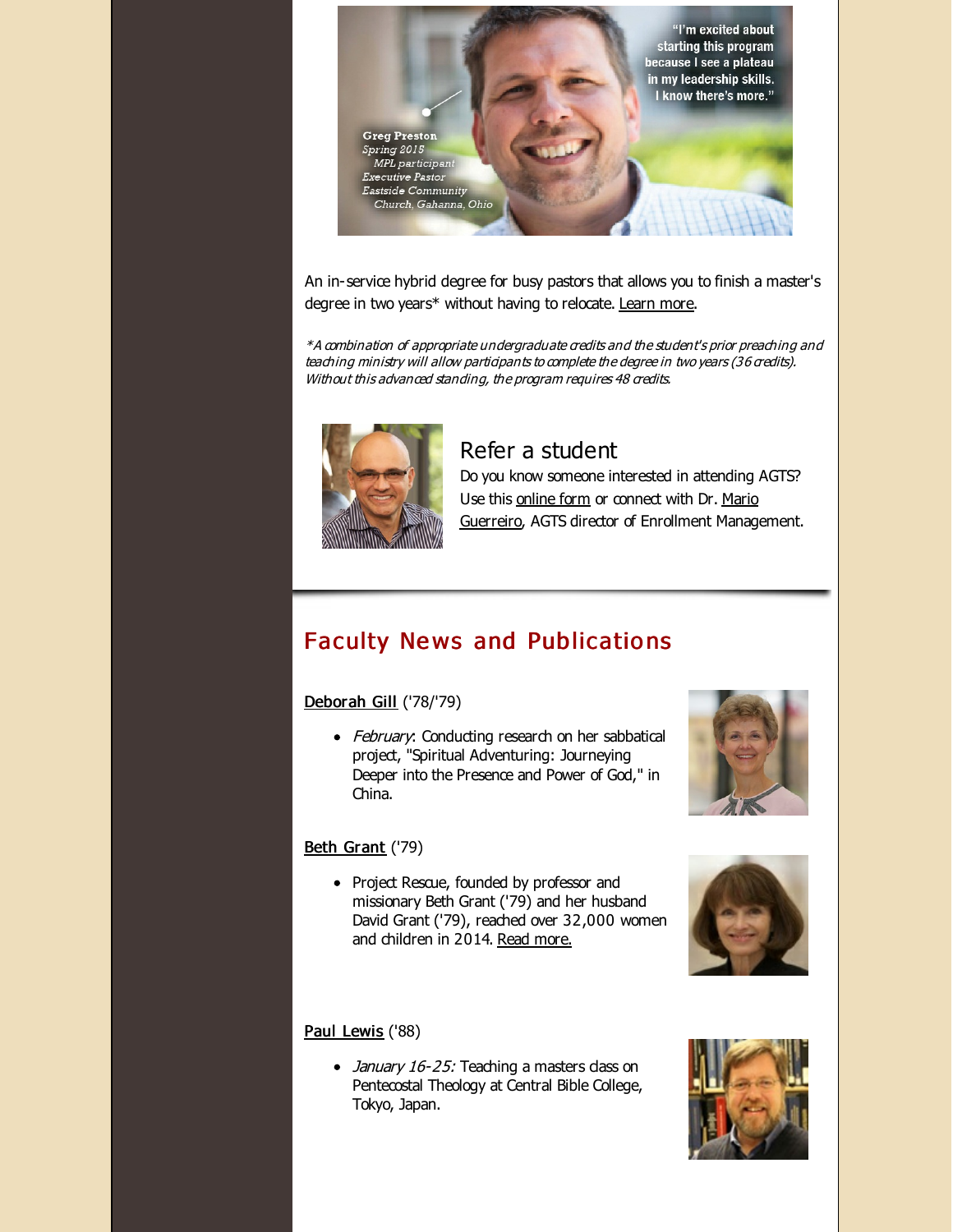

Lois [Olena](http://r20.rs6.net/tn.jsp?f=001zazWM7RQlFbV10nQLsq7MOLGoLQ08WWsWNKaQxTaWP9rsExe4C2yGjG2Jxcdjh0phDTwxk8WMRT1a12PhgmowqaoTL1zNCmyQnJRkDdb0xgRUzwnLf6k9RwBU73C8e9PGiGiRJmTRziqcqqXte73_aOK7TTTWzvTHXPVwWIRNU3dDVqiAUD9T6MfOEzTXBXr&c=&ch=) ('78)



January: Co-author and coeditor with Dr. Eric Newberg of Children of the Calling: Essays in Honor of Stanley M. and Ruth V. Burgess, published by Wipf and Stock (Pickwick).

#### [Charles](http://r20.rs6.net/tn.jsp?f=001zazWM7RQlFbV10nQLsq7MOLGoLQ08WWsWNKaQxTaWP9rsExe4C2yGrwsjVl0k6JbTo8nTJWtgkWq1JGQj7Pqaxk3KyOtQkQcZiSuVLoYL_9whuE_x_RnqeuhvJlPWFZWUCwYqfaM51vrHx8nFLZnz6hYCAmt0IM_868ctjGopSXpI5IYHU6f1cTT72cHj2ip&c=&ch=) Self

• February 13-16: Speaking at a retreat for the Lord's Grace Christian Church, Mountain View, Calif.



# Alumni Ne ws



Dr. Debra Brown ('07) serves as the chair of the department of behavioral sciences at the University of Valley Forge. She recently spoke at the 64th North American Association of Christians in Social Work annual convention in Annapolis, Md. Read [more.](http://r20.rs6.net/tn.jsp?f=001zazWM7RQlFbV10nQLsq7MOLGoLQ08WWsWNKaQxTaWP9rsExe4C2yGuNIuM5MQrWQiTE1m9xsshXbbmy5rcVSTxVCCI6WQ-5e0gkvBcPfwz-44SOfWodPOjiXSiX37WiY9D2Y1gf2yc55xVcxtfCn6cKTfA9qEN1wbkKuVy81HQS_-KYzVIk5RrC3WibSubgCg_AGg9R7ikTCv_DxOs5v9EENvADs4Gigl-a8QFz1LM_7Q9lMPZ0ZFsCqzpCc5MY2PuT5VPipYckHXDlMrXCKjkrQqt5sDurbLLeDiyHsSaGVD7bM-iEzH7m-ncuqiHMko7AcVAF282TXxaZNFBCS4Nfio4mf61eOBKf4eDUSfJF-U0kniRBkTslsBfviCizrwdigLP9dzdBGS_JsBTkZDshDFGPuLwaazU-vs1RDrD8=&c=&ch=)



Darrin Rodgers ('98) married Desireé Wyndham ('11) in December. Darrin is the director of the AG's Flower Pentecostal Heritage Center, Springfield, Mo.

Donna Rudd ('11) is an AGWM missionary serving with Global School of Theology in Cape Town, South Africa. She has returned to the U.S. for itineration.

# **Upcoming Events**

Stanley M. Horton Lectureship, AGTS, Seymour Chapel February 3-5 Dr. Craig Keener ('85/'87) will speak on the topic "The Mind of the Spirit."

Alumni Prayerthon February 9-10

Spring Study Week